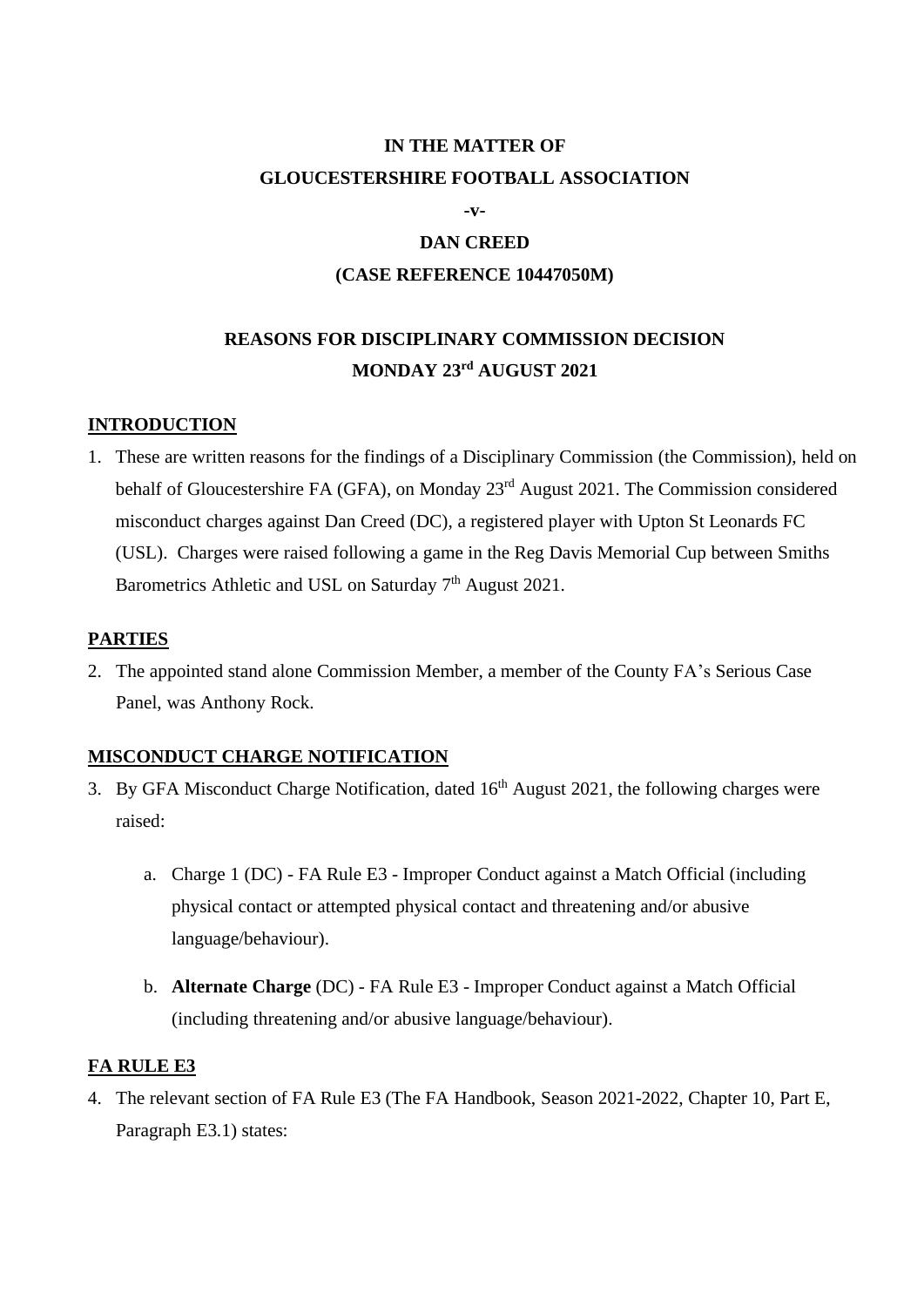*A Participant shall at all times act in the best interests of the game and shall not act in any manner which is improper or brings the game into disrepute or use any one, or a combination of, violent conduct, serious foul play, threatening, abusive, indecent or insulting words or behaviour.*

## **CHARGES**

5. Charges were raised when, following his dismissal in the 71<sup>st</sup> minute, DC shouted at the Referee, "*fuck off".* Then, after the final whistle, DC entered the Field of Play to argue with the Referee about the red card. This altercation included DC allegedly pushing the Referee with one hand in the stomach area and then continuing to be confrontational as he kept making "*cheap personal comments"* towards the Referee.

# **PLEA**

6. In a Whole Game System (WGS) response, dated 18<sup>th</sup> August 2021, DC pleaded Not Guilty to Charge 1 but Guilty to the Alternate Charge, and requested his case be dealt with by correspondence.

### **WRITTEN EVIDENCE**

- 7. The written evidence available to the Commission consisted of:
	- a. County Association Report Form, dated 7<sup>th</sup> August 2021, submitted to GFA by the Referee, Garry Collier.
	- b. Undated statement from DC.
	- c. Misconduct Charge Notification (DC) dated  $16<sup>th</sup>$  August 2021.
	- d. WGS screenshot dated  $18<sup>th</sup>$  August 2021 (Case 10447050M).

## **SUMMARY OF EVIDENCE**

- 8. The foregoing is a summary of the written evidence provided. It does not purport to contain reference to all the points made. However, the absence in these reasons of any particular point or submission should not imply that the Commission did not take such point or submission into consideration.
- 9. The only submissions in this case were from the Referee and DC. The Referee reports that, following the final whistle, DC approached him and pushed him with one hand in the stomach area. This was not with any particular force or violence but was, in the Referee's opinion, to ensure that DC had his attention. In the Referee's own words, "*it was not forceful, I couldn't call it a shove, it* clearly wasn't done to have impact and this is about as low down the scale as it gets when someone *says pushing. However it is beyond doubt that the player was confrontational and did place a hand on me*". Following the alleged push, DC made cheap, personal comments to the Referee and continued to shout such comments as he was moved away by the USL Captain.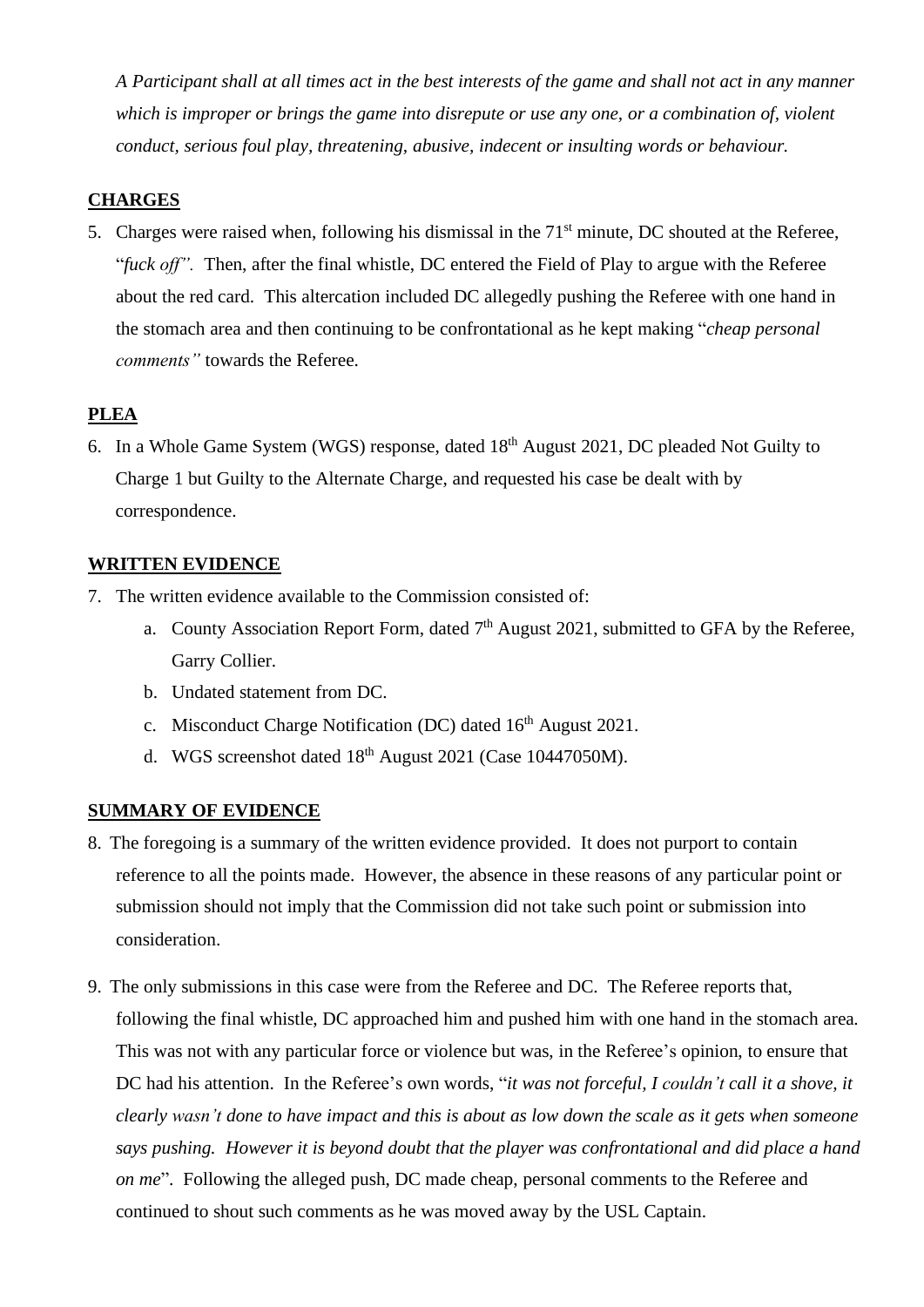10. In his statement, DC said that he approached the Referee after the game in order to shake hands. He asked the Referee why he had not awarded a penalty for handball. The Referee started to explain why he had not awarded a penalty but then began to walk away. DC thought this was rude and tapped the Referee on his wrist to grab his attention. The Referee proceeded to dismiss DC. DC felt that the Referee's tone of voice during the verbal exchange was not something he expected from a Match Official. About 10 minutes later, DC approached the Referee to apologise for swearing at him and for making childish comments post match.

### **FINDINGS**

- 11. The burden of proof is on the County FA meaning it is for GFA to prove each case. The applicable standard of proof in these cases is the civil standard of the balance of probability, sometimes referred to as the 51% test. The balance of probability standard means that the Commission has to be satisfied that the occurrence of an alleged event or events was more likely than not to have taken place.
- 12. The Commission determined that DC was probably annoyed at being sent off and, at the end of the game, wanted an explanation from the Referee. Whilst his actions when approaching the Referee were unlikely to cause injury, he did make physical contact by pushing the Referee and his actions were confrontational. On the balance of probability, the Commission found the charge of Improper Conduct against a Match Official (including physical contact or attempted physical contact and threatening and/or abusive language/behaviour), **proven**.

### **DISCIPLINARY RECORD**

13. DC has no previous proven charges of misconduct.

### **FA SANCTION GUIDELINES**

14. The Commission noted the FA Guidelines/Regulations for the 2021/2022 Season in regard to the sanction for physical contact or attempted physical contact against a Match Official (FA Handbook, Chapter 11, Part D, Section 3, Paragraph 101): suspension from all football activities for a period of between 112 days and 2 years. The recommended entry point, prior to considering any mitigating or aggravating factors is 182 days. The sanction also attracts a fine of up to £150, with a minimum fine of £75. The participant is also directed to complete an education programme.

### **SANCTION**

15. Taking into account the circumstances in this case, including mitigating and aggravating factors, the Commission concluded that the following sanction is to be imposed: